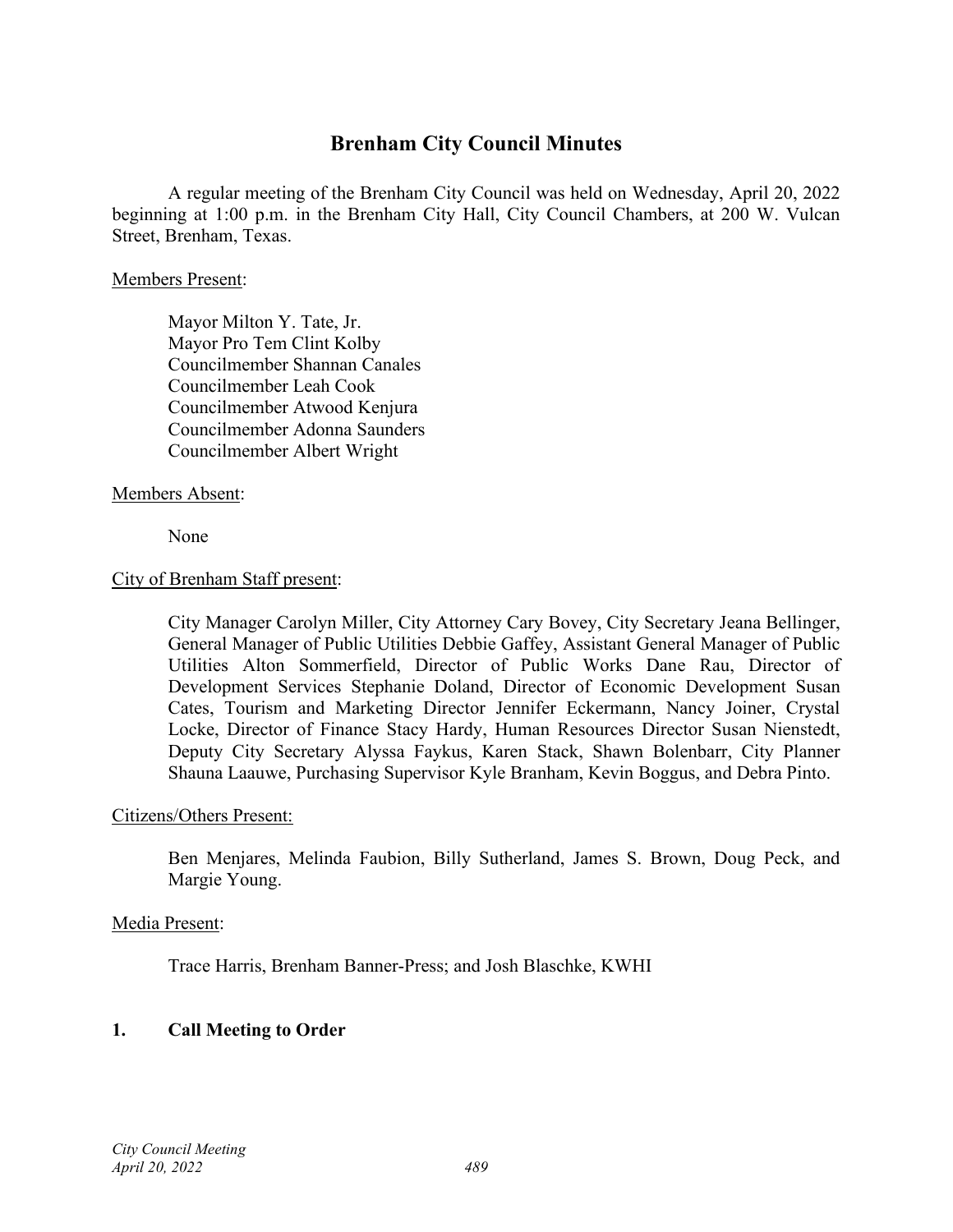- **2. Invocation and Pledges to the US and Texas Flags – Councilmember Adonna Saunders**
- **3. Proclamations**
	- **National Day of Prayer**
- **4. Citizens Comments**

#### **CONSENT AGENDA**

- **5. Statutory Consent Agenda**
	- **5-a. Approve Ordinance No. O-22-007 on Its Second Reading Amending Appendix A – 'Zoning' of the Code of Ordinances of the City of Brenham, Part I, Section 5.02, Definitions; Part II, Division 1, Section 14.03(3) Limitations on Home Occupations; and Part II Division 1, Section 14.04, Specifically Prohibited as Home Occupations (Case No. P-22-012)**
	- **5-b. Approve Change Order No. 2 and Final Payment for Project No. 63C-14C to Maguire Iron, Inc. in the Amount of \$30,625.00 for the Atlow Elevated Storage Tank Rehabilitation Project and Authorize the Mayor to Execute Any Necessary Documentation**
	- **5-c. Approve the Appointment of Rachel Eckert Nordt to Fill a Vacancy on the Historic Preservation Board, for an Unexpired Term to Expire on December 31, 2023 and Authorize the Mayor to Execute Any Necessary Documentation**
	- **5-d. Approve a Noise Variance from the Washington County Ministerial Association for a National Day of Prayer Event to be held on May 5, 2022 at the Washington County Courthouse Gazebo from 11:30 A.M. to 1:15 P.M.**
	- **5-e. Approve a Noise Variance from the Brenham Maifest Association for the 132nd Maifest Celebration on May 6th and 7th at Fireman's Park from 11 A.M. to Midnight**
	- **5-f. Approve a Noise Variance from the Texas Department of Family Protective Services, Washington County Child Welfare Board, and CASA South Central Texas for a Child Abuse Awareness Vigil to be Held on April 24, 2022 at the Washington County Courthouse from 5 P.M. to 7:30 P.M.**

A motion was made by Councilmember Wright and seconded by Councilmember Cook to approve the Statutory Consent Agenda Items 5.a. thru 5.f. as presented.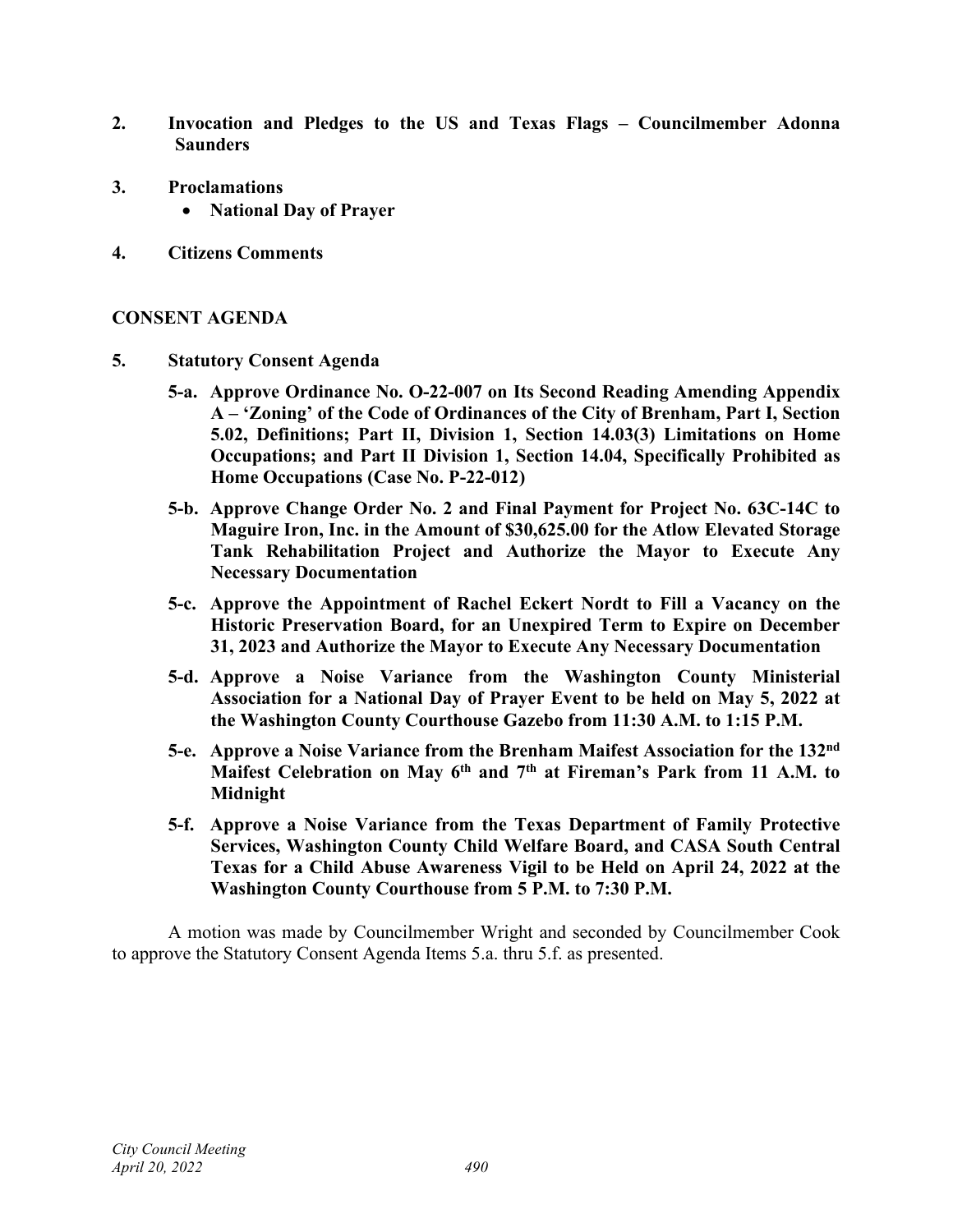Mayor Tate called for a vote. The motion passed with Council voting as follows:

| Mayor Milton Y. Tate, Jr.     | <b>Yes</b> |
|-------------------------------|------------|
| Mayor Pro Tem Clint Kolby     | Yes        |
| Councilmember Shannan Canales | Yes        |
| Councilmember Leah Cook       | <b>Yes</b> |
| Councilmember Atwood Kenjura  | Yes        |
| Councilmember Adonna Saunders | Yes        |
| Councilmember Albert Wright   | <b>Yes</b> |

# **WORK SESSION**

# **6. Discussion and Presentation of the City of Brenham Downtown Parklet Manual**

Director of Tourism and Marketing Jennifer Eckermann presented this item. Eckermann presented the following information to the City Council:

- Introduction of Parklets
- Parklet process overview and eligibility requirements
- Parklet license agreement
- Parklet design standards
- Parklet sponsor responsibilities
- Parklet eligibility checklist
- Parklet application form and process

Councilmember Saunders asked how many parking spots a parklet sponsor would be allowed to use. Eckermann said three diagonal parking spots or two parallel parking spots.

Councilmember Canales asked how the committee would choose who gets a parklet on one block if two businesses wanted a parklet. Eckermann said it would be decided on a case-bycase basis, but whomever put in their application first may be a deciding factor.

Mayor Pro Tem Kolby asked what happens if a business that has a parklet shuts down. Eckermann said the business owner would have five days to remove the parklet before the city removes it. Eckermann also clarified that if a business sells to another owner, ownership of the parklet may be retained by the new owner if they pay the applicable permit fees.

Councilmember Canales asked about allowing umbrellas to have corporate sponsors, such as an umbrella a beer distributor gives to a business for free. Eckermann said allowing advertisement on umbrellas could have been written into the parklet manual, but staff was hesitant due to the city's current sign ordinance. Eckermann stated that staff was concerned a corporation could take advantage of this advertising space and felt that not allow advertising of any kind within the parklet to match would be best.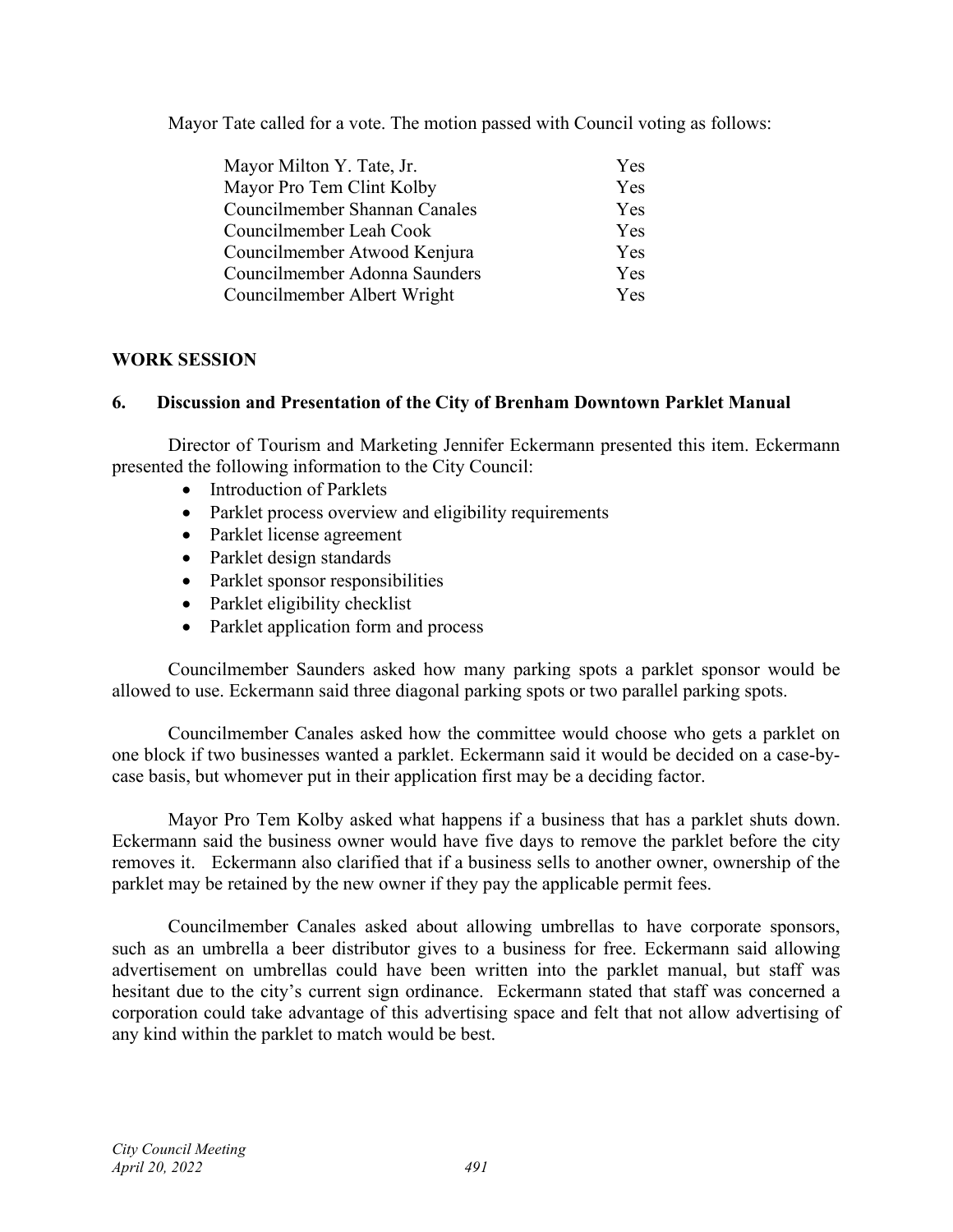Several other concerns were discussed among councilmembers including things such as: allowing disposable dinnerware in parklets, allowing live music/amplification of music in a parklet, having city-provided trash cans at each parklet, and contingency plans for parklets.

# **7. Discussion and Update on the City of Brenham Comprehensive Plan**

Director of Development Services Stephanie Doland presented this item. Doland stated that staff wanted to update City Council on various projects underway, yet to be completed, or completed from Plan 2040, which was adopted in 2019.

Doland covered the following topics:

- Purpose of Plan 2040
- Land Use and Development
- Growth Capacity
- Economic Outlook
- Transportation Goals
- Parks and Recreation
- Strategic Action Priorities

## **REGULAR SESSION**

## **8. Discuss and Possibly Act Upon Approving Resolution No. R-22-020 Adopting the City of Brenham Downtown Parklet Manual**

Director of Tourism and Marketing Jennifer Eckermann presented this item. Eckermann said this was the Resolution to adopt the parklet manual as presented in the Work Session.

After much deliberation among Council and recommended revisions to the Manual, City Attorney Cary Bovey reviewed the suggested changes that included: a parklet taking up a maximum of two parallel parking spaces or three diagonal parking spaces; prohibition of advertising on umbrellas; prohibition of amplified music; and requirement to use non-disposable dishes would be limited to dine-in service only.

A motion was made by Councilmember Kenjura and seconded by Councilmember Wright to table the item due to there being lots of changes being recommended and pushing it back another week would allow City Council more time to review and consider this Manual.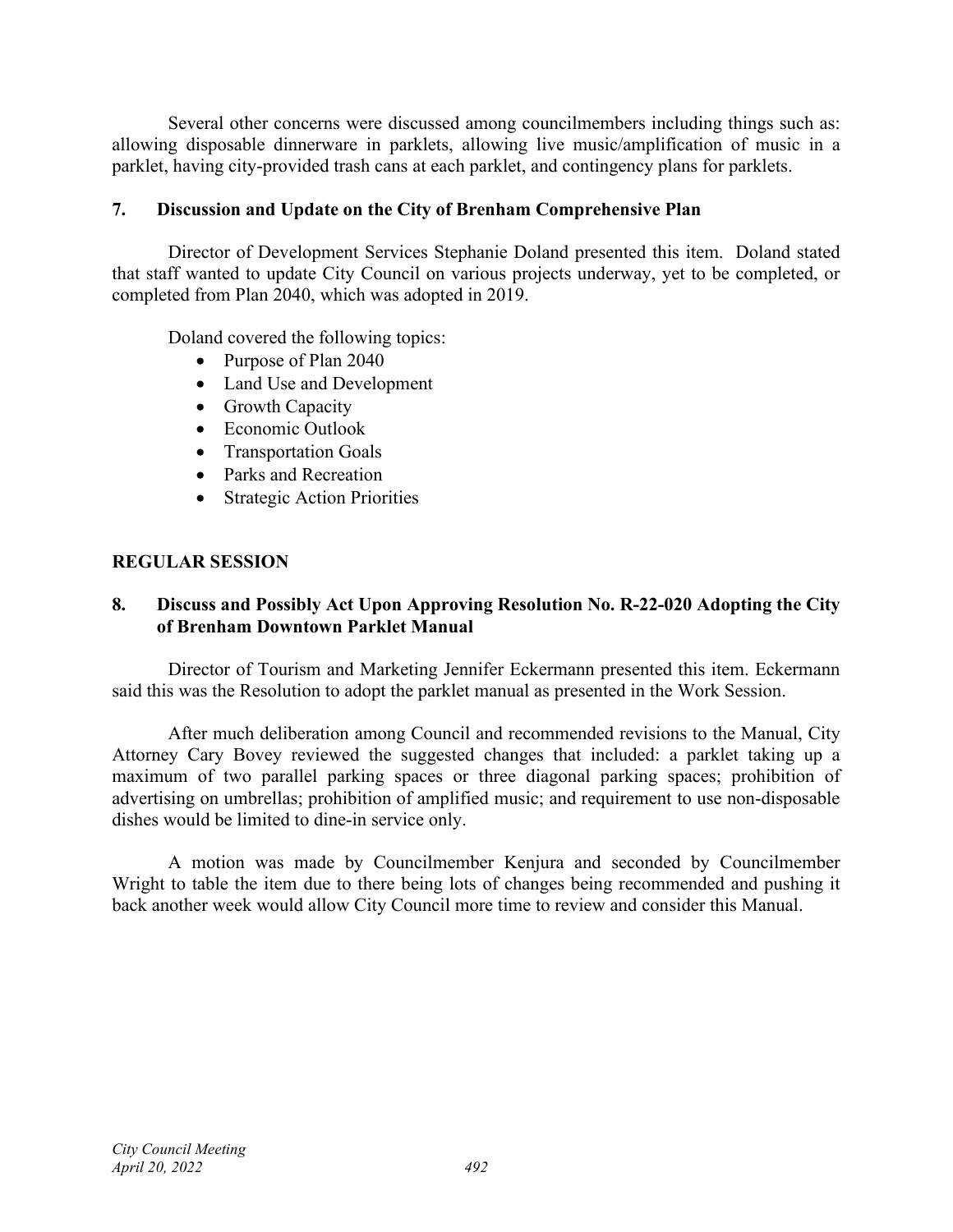Mayor Tate called for a vote. The motion passed with Council voting as follows:

| Mayor Milton Y. Tate, Jr.     | Yes        |
|-------------------------------|------------|
| Mayor Pro Tem Clint Kolby     | Yes        |
| Councilmember Shannan Canales | Yes        |
| Councilmember Leah Cook       | <b>Yes</b> |
| Councilmember Atwood Kenjura  | Yes        |
| Councilmember Adonna Saunders | Yes        |
| Councilmember Albert Wright   | <b>Yes</b> |

## **9. Discuss and Possibly Act Upon An Ordinance on Its First Reading Amending Appendix A – 'Zoning' of the Code of Ordinances and the Official Zoning Map of the City of Brenham to Change the Zoning District from a Mixed Residential Use District (R-2) to a Local Business Residential Mixed Use District (B-1) on 1.202-Acres of Land Currently Addressed as 1003 Hasskarl Drive and Being Further Described as Lot 1 of Fairview Terrace Subdivision, Out of the Arrabella Herrington Survey, Abstract No. 55 in Brenham, Washington County, Texas**

City Planner Shauna Laauwe presented this item. Laauwe said the property is an existing 1.202-acre property addressed as 1003 Hasskarl Drive with a current use as a 6,500 square foot community center for the Brenham Housing Authority's property, Fairview Terrace.

Laauwe explained that the applicant desired to lease approximately 1,400 square feet of the existing 6,000 square foot community center facility for office use and the proposed use is in line with the proposed B-1, Local Business Residential Mixed-Use District. Laauwe also explained that the Public Hearing related to this zoning change request was held on March 17, 2022 and there were no citizen comments made at the hearing.

A motion was made by Councilmember Canales and seconded by Mayor Pro Tem Kolby to approve an ordinance on its first reading amending Appendix  $A - 'Zoning'$  of the Code of Ordinances and the Official Zoning Map of the City of Brenham to change the zoning district from a Mixed Residential Use District (R-2) to a Local Business Residential Mixed Use District (B-1) on 1.202-acres of land currently addressed as 1003 Hasskarl Drive and being further described as Lot 1 of Fairview Terrace Subdivision, out of the Arrabella Harrington Survey, Abstract No. 55 in Brenham, Washington County, Texas (Case No. P-22-004).

Mayor Tate called for a vote. The motion passed with Council voting as follows:

| Mayor Milton Y. Tate, Jr.     | <b>Yes</b>    |
|-------------------------------|---------------|
| Mayor Pro Tem Clint Kolby     | Yes           |
| Councilmember Shannan Canales | Yes           |
| Councilmember Leah Cook       | Yes           |
| Councilmember Atwood Kenjura  | <b>Absent</b> |
| Councilmember Adonna Saunders | <b>Yes</b>    |
| Councilmember Albert Wright   | Yes           |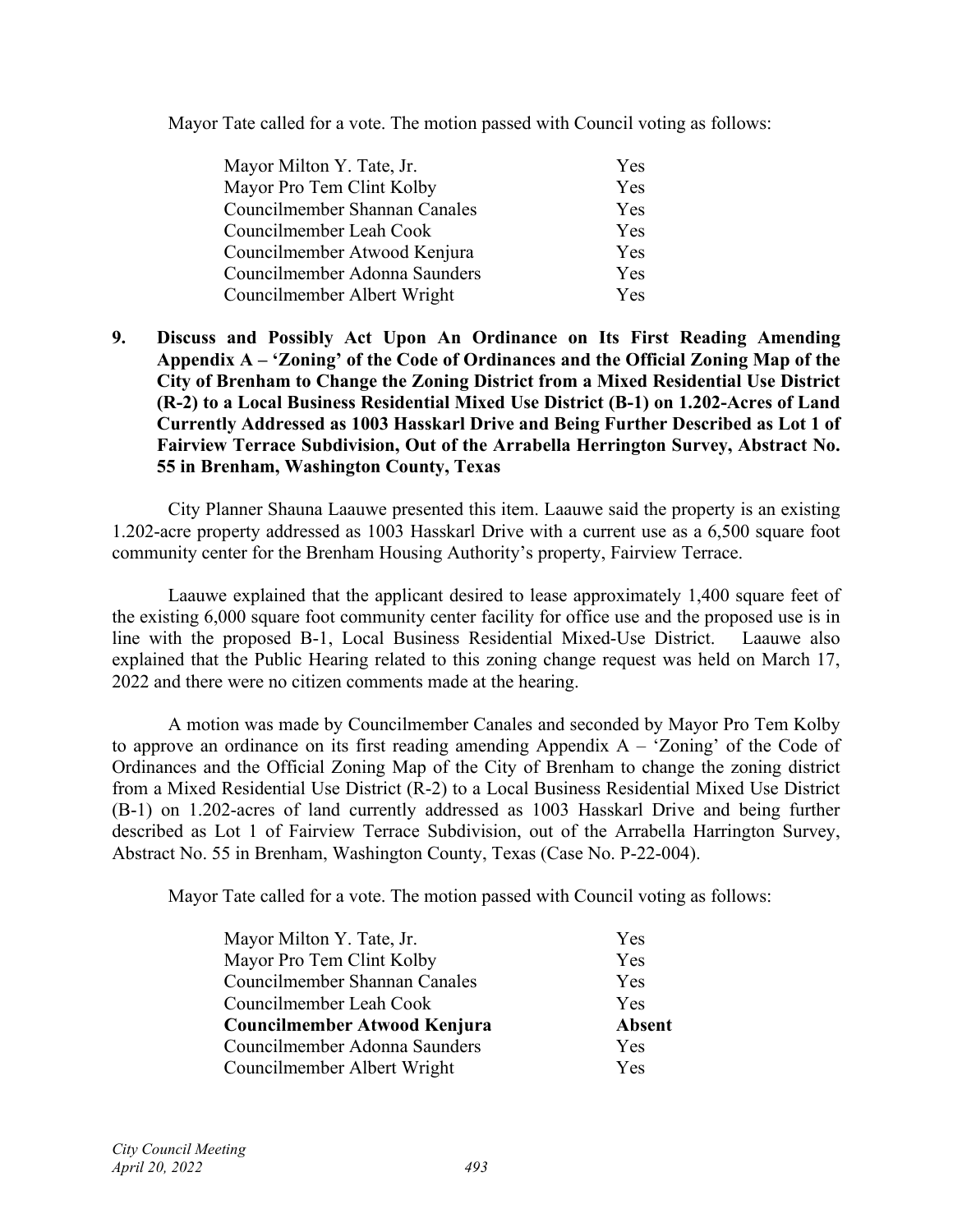## **10. Discuss and Possibly Act Upon an Agreement Between the City of Brenham and Fifth Asset, Inc. d/b/a DebtBook for the Purchase of Lease and Debt Accounting Software Application and Support Services and Authorize the Mayor to Execute Any Necessary Documentation**

Director of Finance Stacy Hardy presented this item. Hardy said effective with the fiscal year ending September 30, 2022, the City will be required to implement Governmental Accounting Standards Board (GASB) Statement No. 87 – Leases. This requires governmental entities to consolidate lease agreements (lessee and lessor – copiers, vehicles, real estate, airport hangars, water towers, etc.), test each agreement to determine whether it is subject to reporting requirements, calculate lease beginning balances and schedules, and update financial statements and note disclosures with this new information.

A motion was made by Councilmember Canales and seconded by Councilmember Wright to approve an agreement between the City of Brenham and Fifth Asset, Inc. d/b/a DebtBook for the purchase of lease and debt accounting software application and support services for a three-year subscription at an annual cost of \$9,750.00 per year and authorize the Mayor to execute any necessary documentation.

Mayor Tate called for a vote. The motion passed with Council voting as follows:

| Mayor Milton Y. Tate, Jr.     | Yes           |
|-------------------------------|---------------|
| Mayor Pro Tem Clint Kolby     | Yes           |
| Councilmember Shannan Canales | Yes           |
| Councilmember Leah Cook       | Yes           |
| Councilmember Atwood Kenjura  | <b>Absent</b> |
| Councilmember Adonna Saunders | <b>Yes</b>    |
| Councilmember Albert Wright   | Yes           |

## **11. Discuss and Possibly Act Upon a License Agreement Between the City of Brenham and Stylecraft Builders Inc. Related to Parking Within the Public Right-of-Way, Along Trellis Pass, in the Vintage Farms Subdivision and Authorize the Mayor to Execute Any Necessary Documentation**

Director of Development Services Stephanie Doland presented this item. Doland said in December of 2018, a Planned Development District (PDD) zoning ordinance amendment was approved by City Council for the Vintage Farms Subdivision, being developed by Stylecraft. Stylecraft is in Phases 4 and 5 of development, which includes 2.3 acres of land dedicated to a multiple family development in the form of townhomes.

Stylecraft asked the city to allow the development nine parking spots partially in the city right-of-way for this development.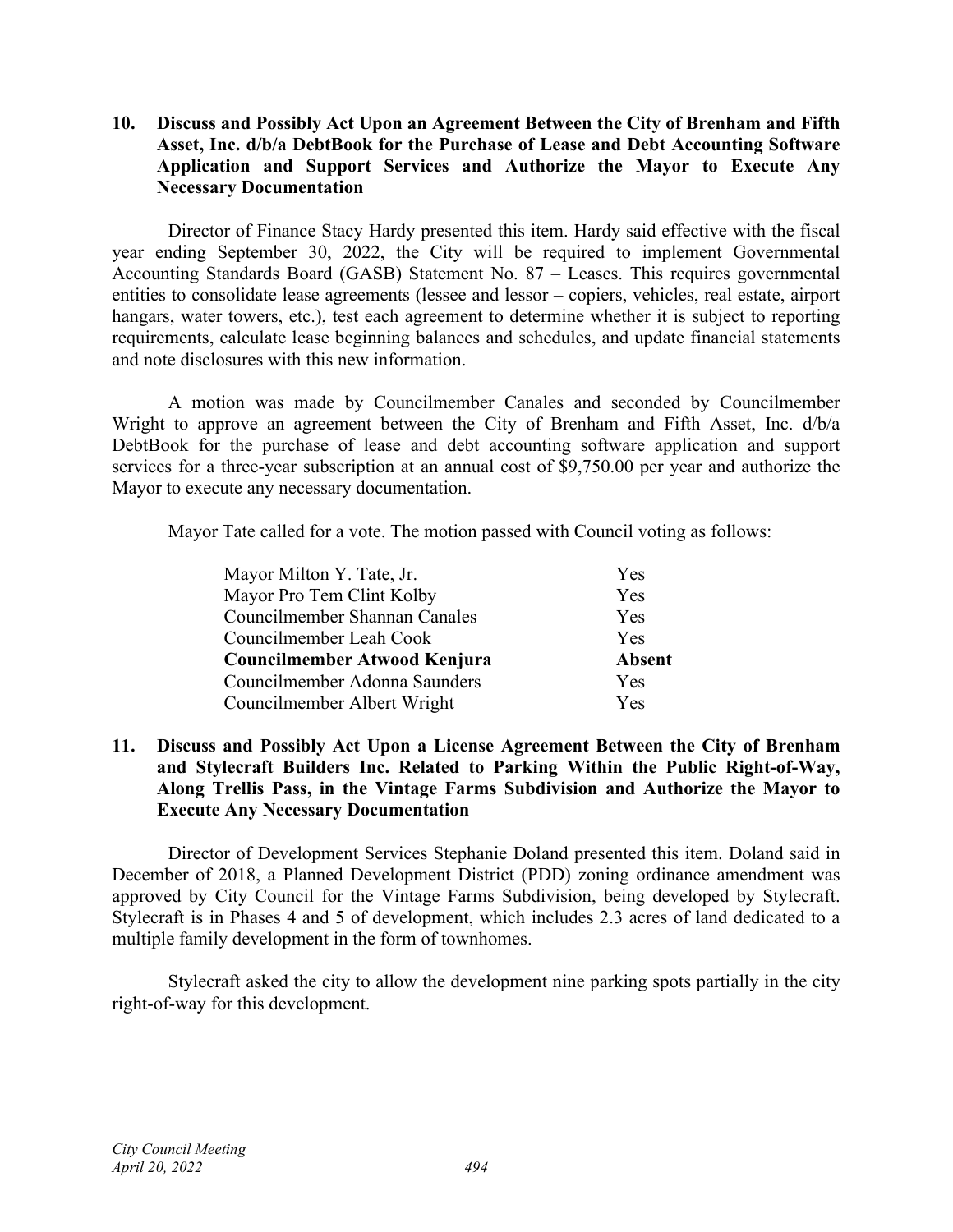A motion was made by Mayor Pro Tem Kolby and seconded by Councilmember Saunders to approve a license agreement between the City of Brenham and Stylecraft Builders, Inc. for right-of-way parking at Trellis Pass, located within the Vintage Farms Subdivision, with the following modifications to the agreement: (1) denote the intended use of the parking in the ROW is for short-term use, primarily visitors, and is not for long-term use by the residents; (2) install signage at the cost of Stylecraft stating the above usage requirements; and (3) signage shall be maintained and parking enforced by the HOA and authorize Mayor to execute any necessary documentation.

Mayor Tate called for a vote. The motion passed with Council voting as follows:

| Mayor Milton Y. Tate, Jr.     | Yes           |
|-------------------------------|---------------|
| Mayor Pro Tem Clint Kolby     | Yes           |
| Councilmember Shannan Canales | Yes           |
| Councilmember Leah Cook       | Yes           |
| Councilmember Atwood Kenjura  | <b>Absent</b> |
| Councilmember Adonna Saunders | <b>Yes</b>    |
| Councilmember Albert Wright   | <b>Yes</b>    |

# **12. Administrative/Elected Officials Report**

There were no reports given.

The meeting was adjourned.

*Milton Y. Tate, Jr.* 

Mayor

*Jeana Bellinger, TRMC, CMC* 

City Secretary